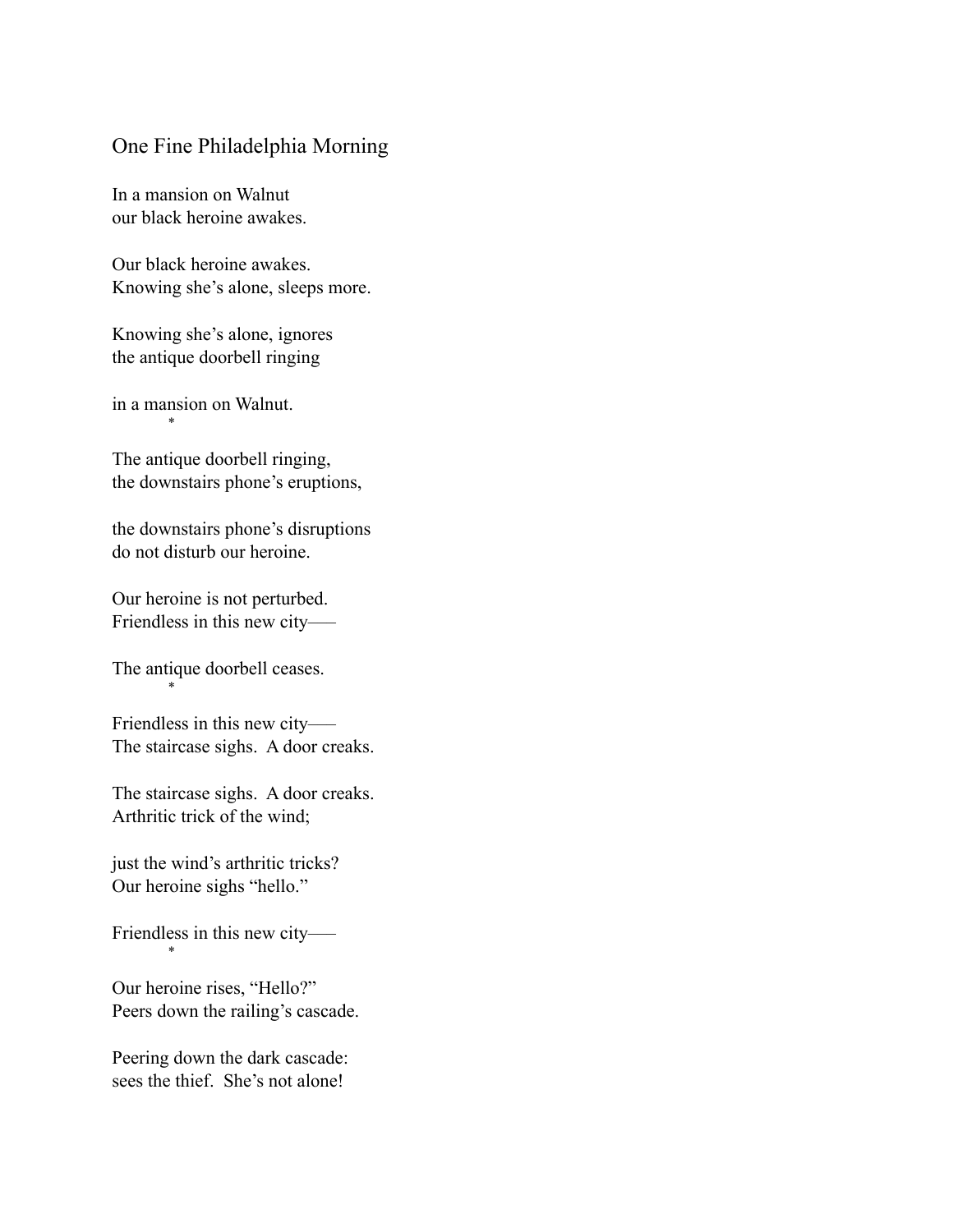Does the man see her? She's stone! His back to her, he tiptoes.

Our heroine stifles "Help"

 \* His back to her, he tiptoes, down, down with a small black case.

Down, down with a small black case. Dispatcher picks up. Whisper.

Dispatcher picks up. Whisper. "Ma'am, speak up. I can't hear you."

"Ma'am, speak up. I can't hear you. Is the suspect a black male?"

His back to her, she tiptoes. \*

"Is the suspect a black male?" dispatches old souls dusting,

old black souls dusting the rails––– of her grad school studio.

In her grad school studio: DuBois and Ellison march.

"Is the suspect a black male?"

\*

DuBois and Ellison watch: The phone. A cop's loaded gun.

A cop's loaded gun. Her phone… "Yes, he's black." Her tears are black.

"Yes, he's black." Her tears are black. Aren't all our heroine's brothers?

DuBois's and Ellison's march. \*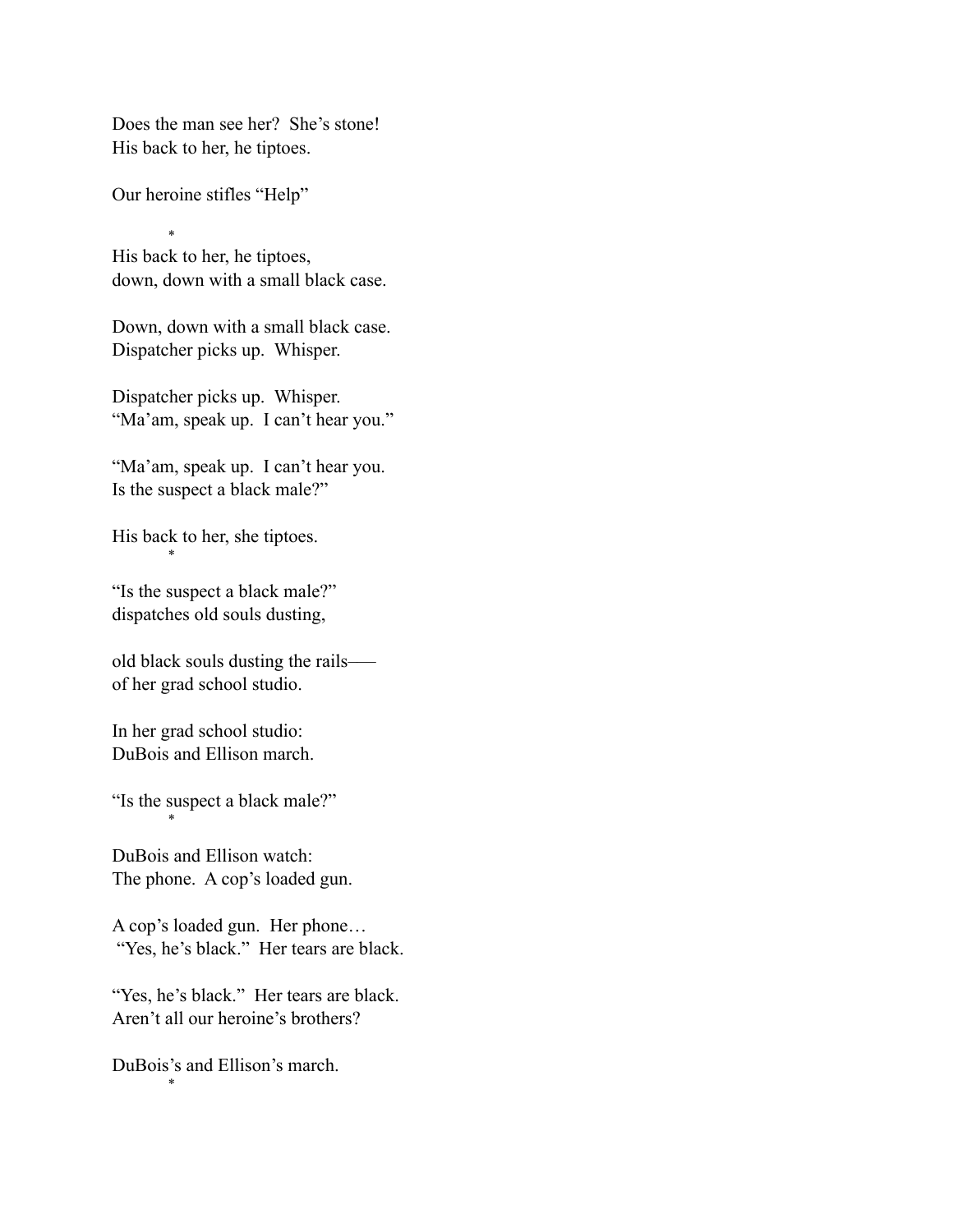When Last *after Kamau Brathwaite* 

*(i)* 

here I am reduced to a mutter of ash a harrow of bone a dream of meningitis

where I cannot hum home I cannot shell peas I cannot quarantine money

my ambition was a thistle in my crown a vague map a vaulted ceiling bright fruit in my pocket we blanketed seas

I bundled up my wife & my children "my authority was foot-stamp upon the ground" I nailed green stars to our palms

here I am reduced

 to a siege of forgiveness a flag in my widow's eye before the shelter of coma the triumphant corn

 in the quiet in the absence I transform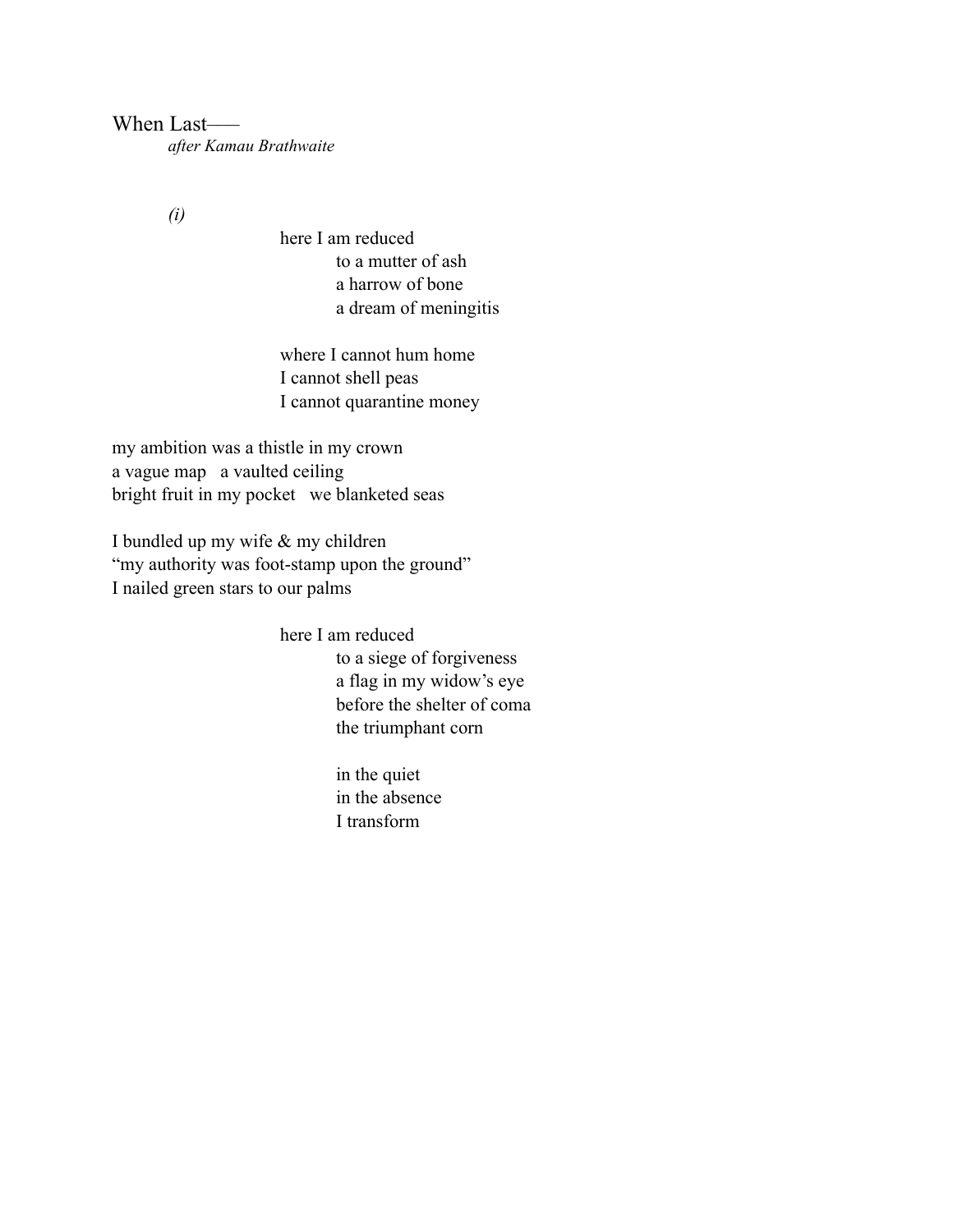here I am

 a churning sail without trunk-mast without dug-out boat a muttering sheet steering a cot

no plantain no fufu in my mortar's gap

#### here I am

 a sea-wall slap a wailing slip at my window you daughter-in-law you granddaughter my grandson you bury my son in a Canada plot cremate him like a Hindi djin you creosote you nutmeg dung I cough you back don't stand in my yard under my guinnep tree don't flood my door clinging to me don't conjure his face in my porch-lamp's skirt I cough you back

*(ii)*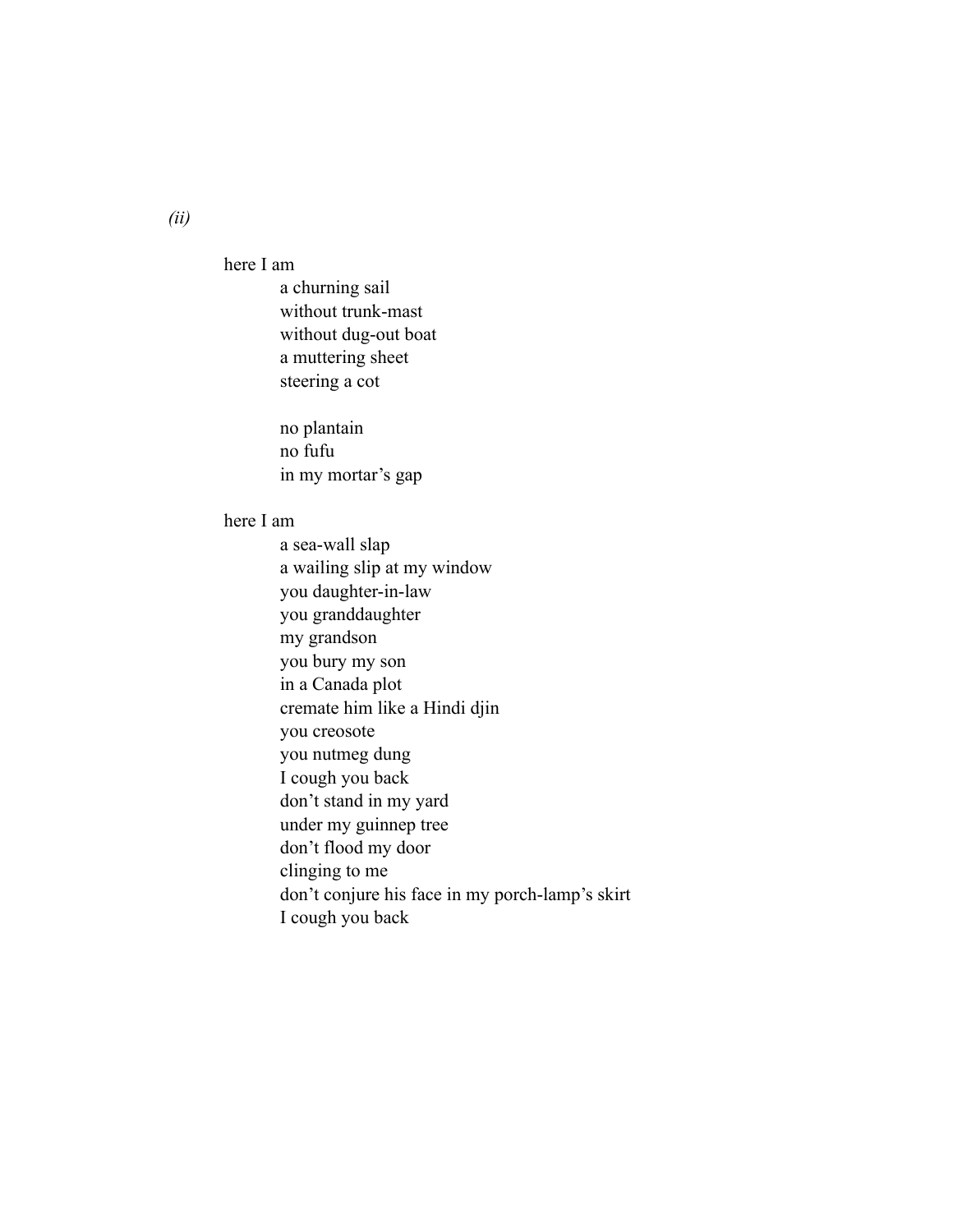here I am leaping precipice wail of banana leaves whole mountains cut on the bias cutlass waves & coco debris I run home

here I am bracketing breadfruit & guinnep gossip & porch-lamp blare to stand in galvanize prayer in a hail of Mami Mary's mourning

here I am pell-mell

 in a hurricane curse her black purse brandished to bruise bone peel rind disown my father's face from mine

here I am

a ginger lily awaiting a gap in the iron

a bent stalk

 a loneliness a loneliness a loneliness

 father gone grandmother has shut her door

*(iii)*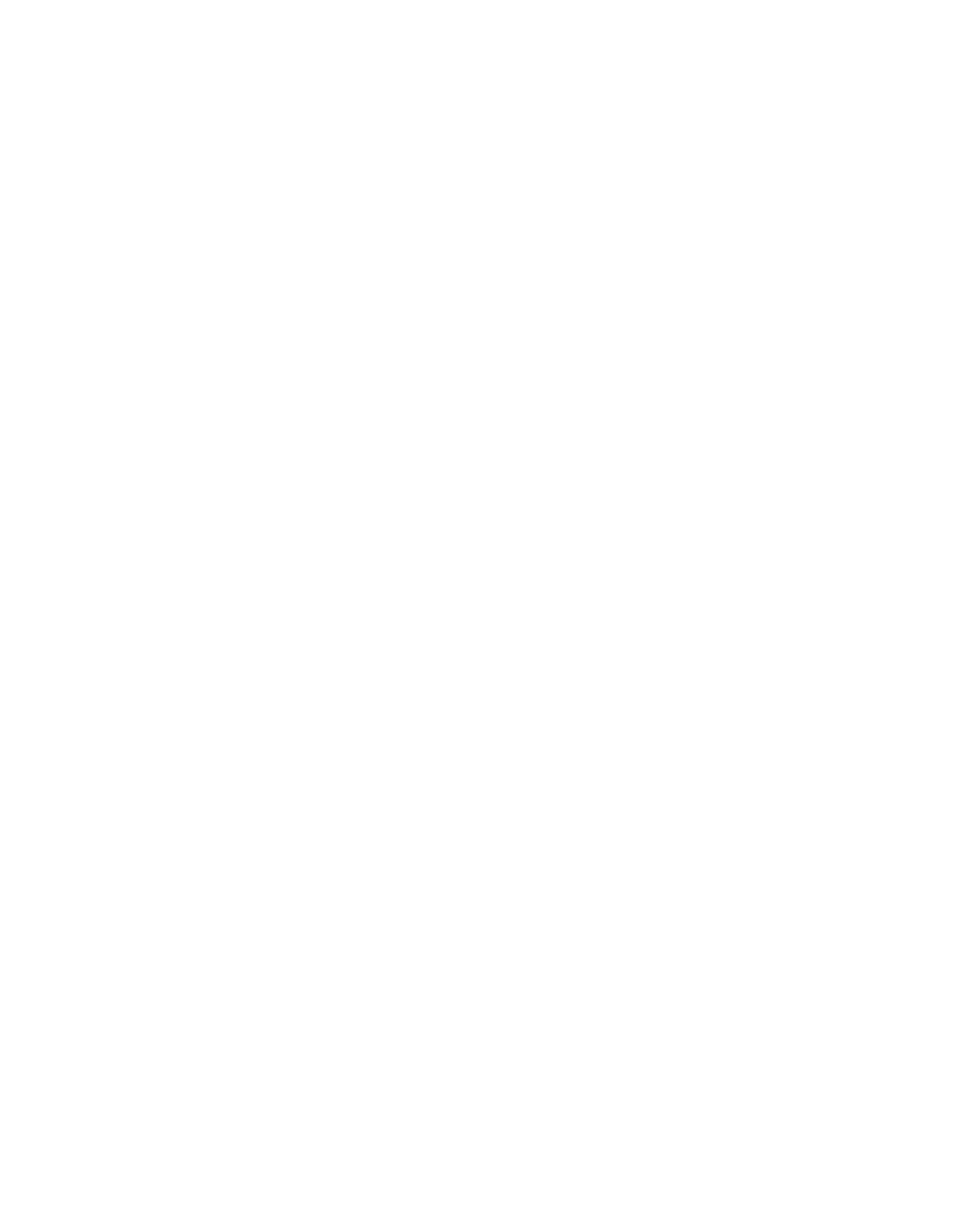# Undressing The River

#### Slow, salt-fired

Abandon the beach—– *that oppositional miracle of hot, black sand, the volcano's sputum of sparkling shit–––* 

to the cruise ship. Pick your way.

Rewind music to its source. *What the trees drop* 

Mountain kiaso: mango, copra, banana dung *Your feet could stagger through* 

and get caught? Be stuck here forever: *Two nodes on the island's primordial web.* 

Spot her? The cow (tamarind brown). Horns! *She spots you. Grow very still.* 

It is said:

Columbus' men from their vantage lost at sea took one look and declared Waitukubuli, "a crumpled heap of paper,"

clutch a sheaf of land, squish it into one's fist then toss it on a sea-faring table. Et voilá: the impasse: "Dominica."

Leave the riverbank to her: the logos of what trembles underfoot.

*not the gutted estates, not the airport tarmac stocked for export, not the wait for IMF and EU subsidies* 

Step back into the river. Back onto the rocks–––some jagged as the day the volcano dropped 'em

And walk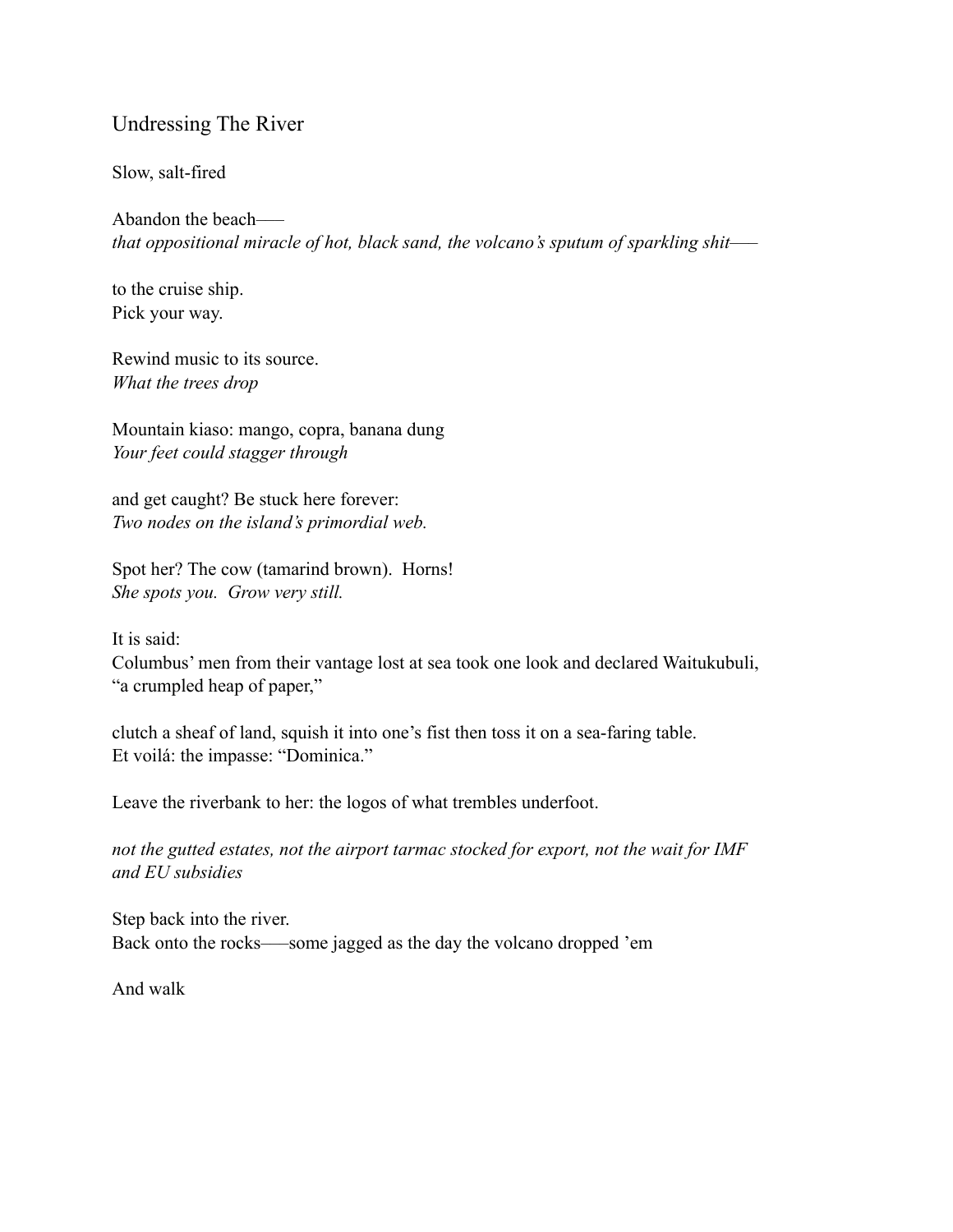## Lost Planet

It is music for exile… for symptoms of migra... tion. It is the languishing. Pick through your belongings. Decide what to take.

My face? That photo? Granny's recipe for *braf*? Black cake? Greencard (tick.) The heart's a camera. Click. Picture 'an ancient muse of exile.' Name her "Harriet" for symptoms of migra–––

Shun the cornfields, the free town ashore the Great Lake with two black families, first bike, plenty friends? Now stick to what belongs. Decide what to fake.

Too black? Not black enough? Shake the definition tree. Move south. Guard exhibits at the Frick & join the pan-African suitcase museum of exiles. For symptoms of migra'

(an ocean's tendency to wander back in time) dull aches, forgetful flags, joyous bursts of heroic rhetoric for a music that doesn't exist–––enter the 125th St. symphony of migratory selves. Dear Brethren, The Future Might Be Long, so decide what to take.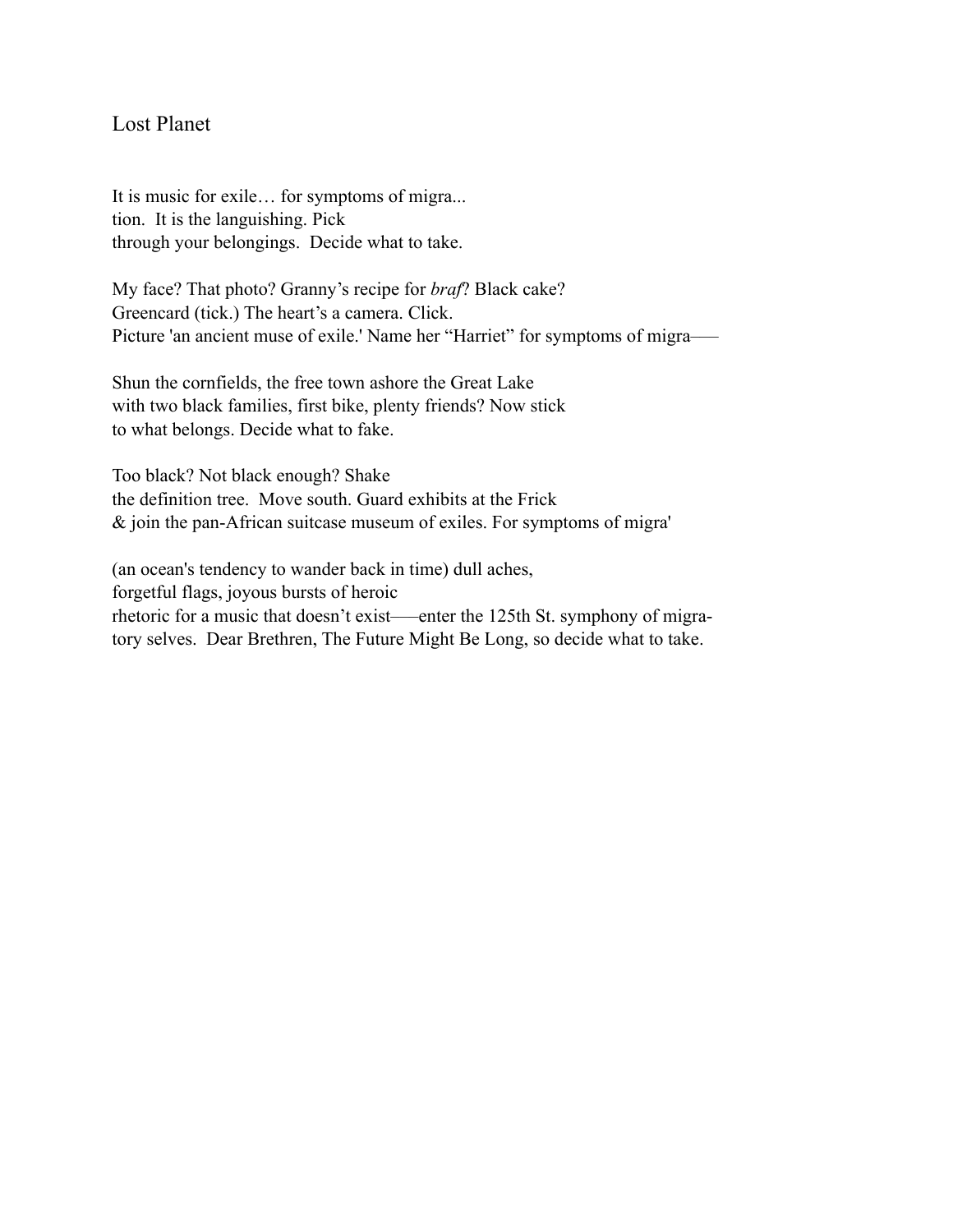### Refuge

Dear disappeared town, the flowers at my window remind someone of you. Say "petunias." Hear *Betunia*—–town of his father's birth. Mornings, my man leaps from my bed to brew mintcardamom tea. Hear *sea.* Dear *B*, his father's found a way to grow fig-trees in Newark, NJ. In winter, you are safe, burlap-cocooned, a smuggled-secret in his garage. No hungry warblers. No sudden frosts. Nor the Atlantic weight that can slow.

Nor the Atlantic weight that slows an eighty-year old Palestinian man walking through Manhattan in search of olive oil. He scours bright shelves of the city. *Home* is a map salvaged purely from memory and the beveled light in his hands. *Olive oil as smoke. Olive oil as wine. Olive oil as desert mosque. Which orchard. Which school. Which mother. Which son.*  Dear son, come summer, he will lift.

Dear sun, come summer, he will lift the trees and place them under your ardor, darning that lost farm with this cramped garden, for there's only one celestial arbor we all live under. He will become masterseamstress, desert bee, oh, pollinating one. For here lies his secret to the ripening of figs in Newark, NJ: Prick each fig, every one, with a needle, dipped in olive-oil. A man crows, brings me tea and smoke.

My man crows, brings me tea and smokepurple fruit from the chain-link garden. I graze each coppery plum. Say "home." Hear *Chile*, *Brazil*, *Iceland* and *Jordan*. Seek the invisible navel. The mouth is a bulldozer? No, our smoke-velvet lips warble "witness," join in the map-maker's prayer: *This orchard. This school. This mother. This son.*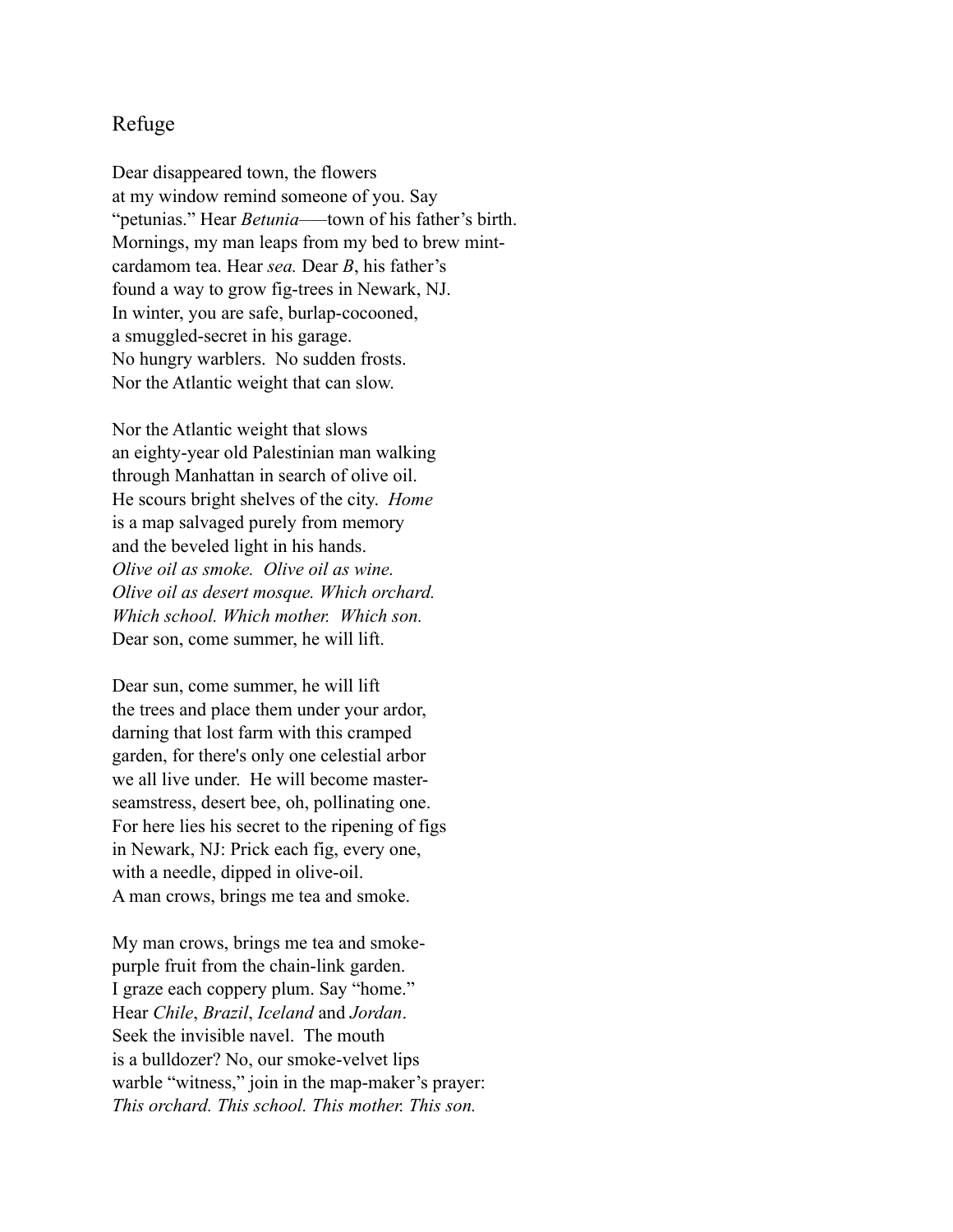*This fig. This room.* No one can say gone is gone. Not the disappeared town, not the flowers.

Bessie's Hymn

The door, I've been shouldering

is ajar–––a spoon of light, a threshold of honey–––

a cataract, a riot, a trumpet of honey. To pass through it now is to get wet

with fire or rain, is to be a BAM Hippopotamus woman 880BC walking the sunken garden, an Amphora of Honey on Her Head.

The sun's eye winks. Sterling Brown warbles and Honey oozes, opulently yolks apiary riches ((( amber dollops ))) into wild black air.

*and all the birds sing bass* 

I am paddling up a river of honey

to stand in a field, a child on my hip. There is no field. There is no child. Yes?

I am abuzz. In this honey-buckwheat field, a child on both hips. Honey hands tug at my hair.

MEN I RAN WITH (subtitled) "All the wrong ones."

One to ©Scrabble One to contend in Wolof & French One to scratch Adelbergh whiskey from his sand blonde beard.

> An envelope opens. 2 frail petals tumble out. The peony in full bloom Monday, washed away in last night's rain.

Even I want to lick the slate clean. Waggle: "Orpheus was here. He came back for me. He held my hand and led" *and all the birds sing bass*  But now I see. The Hand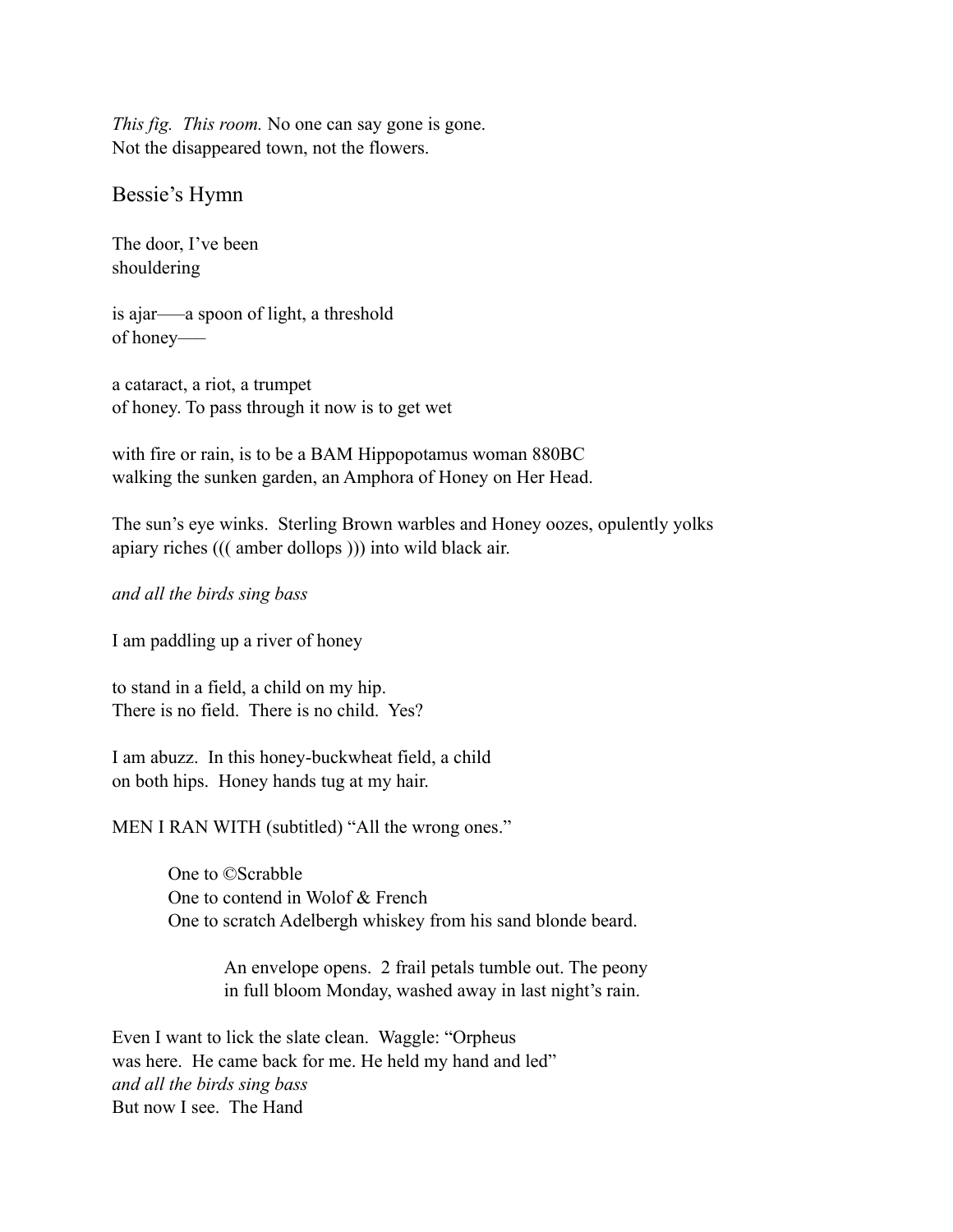I've been holding all this wild is my own: a laying on of skirts petals on the Avatar's crown! My Banished ones come back inside me to be born Tuesday through a doorway only honey, honey, honey.

In the dream, Oshun is pulling Book after Book from my shelf. They all have my name on them. "You've been Busy"

She says and the honey spills from her eyes. She is smiling. "You are ready." "You know how to die."